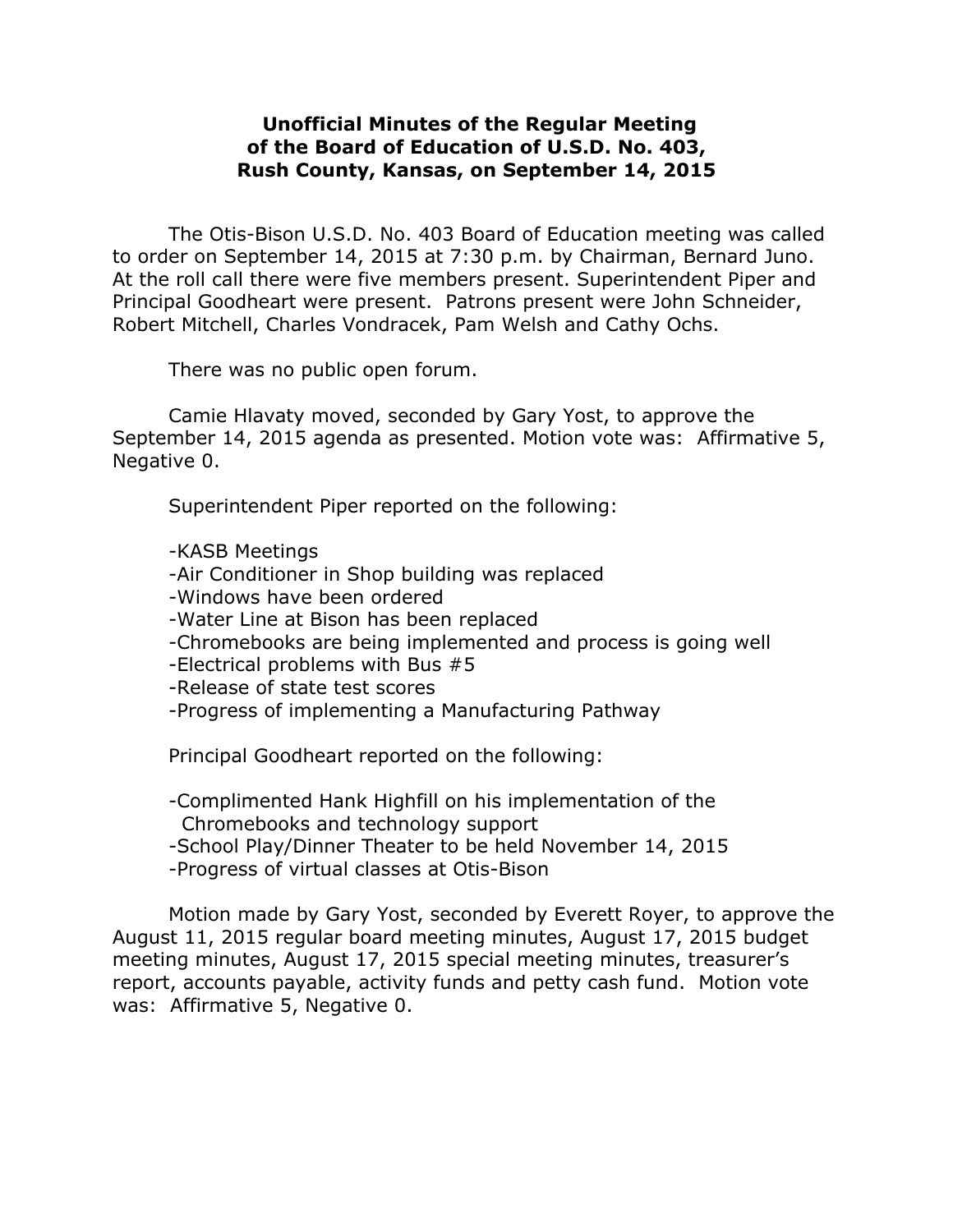The candidates for Board Positions No. 3 and No. 7 introduced themselves and commented on why they would like to be considered for a position on the board. Candidate for Position No. 3 was John Schneider. Candidates for position No. 7 were Pam Welsh, Charles Vondracek and Robert Mitchell.

Motion made by Gary Yost, seconded by Camie Hlavaty, to approve the appointment of John Schneider to Board Position No. 3, Pleasantdale, Grant and Walnut District. Motion vote was: Affirmative 5, Negative 0.

Everett Royer moved to approve the appointment of Pam Welsh to Board Position No. 7, At-Large. Motion seconded by Camie Hlavaty. Motion vote was: Affirmative 5, Negative 0.

Motion made by Gary Yost, seconded by Camie Hlavaty to approve the audit contract for 2014-15. Motion vote was: Affirmative 5, Negative 0.

Gary Yost moved, seconded by Everett Royer, to approve the ESSDACK invoice for Odyssey Ware Licenses in the amount of \$3,125.00. Motion vote was: Affirmative 5, Negative 0.

Motion made by Gary Yost, seconded by Mark Schloemer, to appoint Everett Royer as Insurance Committee Member. Motion vote was: Affirmative 5, Negative 0.

Motion made by Gary Yost, seconded by Mark Schloemer, to appoint Camie Hlavaty as Appraisal Committee Member. Motion vote was: Affirmative 5, Negative 0.

Gary Yost moved, seconded by Everett Royer, to approve the 2015-16 Classified Handbook. Motion vote was: Affirmative 5, Negative 0.

Motion made by Camie Hlavaty, seconded by Gary Yost, to approve the Out-of-District Applications as presented. Motion vote was: Affirmative 5, Negative 0. Applicants were Jace Baalmann, David Prichystal and Lapo Corsi.

Motion made by Gary Yost, seconded by Everett Royer, to approve the Out-of-District Attendance and Transportation Form from U.S.D. 432, Victoria, KS. Motion vote was: Affirmative 5, Negative 0.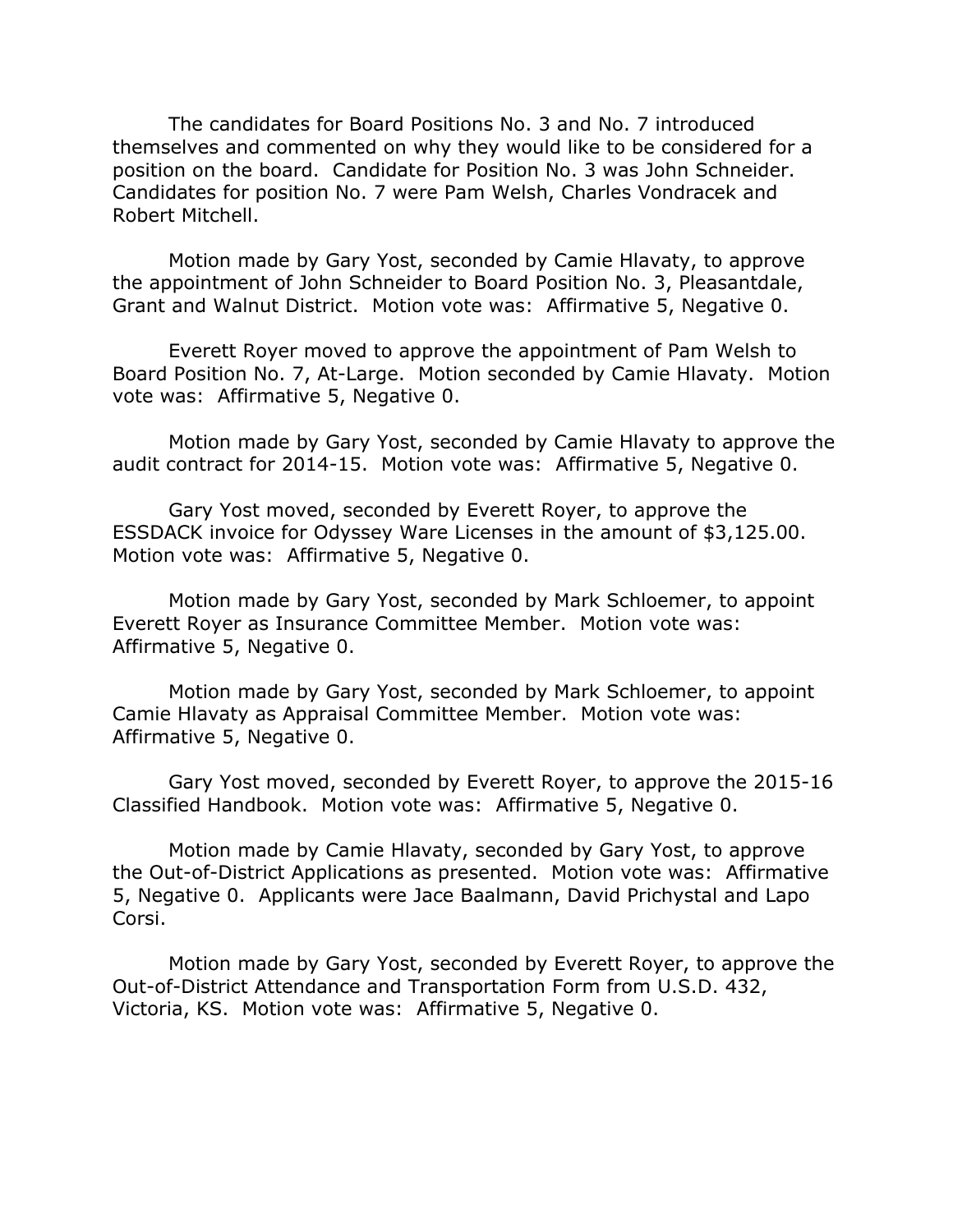Motion made by Gary Yost, seconded by Bernard Juno, to approve the Memorandum of Understanding Between Yongding High School and U.S.D. 403. Motion vote was: Affirmative 3, Negative 2. Negative votes cast by Camie Hlavaty and Everett Royer. Motion did not pass for lack of a consortium.

Camie Hlavaty moved, seconded by Everett Royer, to approve a special board meeting on October 28, 2015 at 6:00 p.m. for board training. Motion vote was: Affirmative 5, Negative 0.

Motion made by Bernard Juno, seconded by Camie Hlavaty, to go into executive session for fifteen (15) minutes with the board and Superintendent Piper to discuss personnel matters of nonelected personnel and to protect the privacy interests of the individual(s) to be discussed and that we return to open session in this room at 8:40 p.m. Motion vote was: Affirmative 5, Negative 0.

The meeting was resumed at 8:40 p.m.

Bernard Juno moved, seconded by Gary Yost, to approve the classified, administrative and retired teacher salaries as presented to the board clerk. Motion vote was: Affirmative 5, Negative 0.

 Motion made by Camie Hlavaty, seconded by Gary Yost, to go into executive session for fifteen (15) minutes with the board, Principal Goodheart and Superintendent Piper to discuss personnel matters of nonelected personnel and to protect the privacy interests of the individual(s) to be discussed and that we return to open session in this room at 8:58 p.m. Motion vote was: Affirmative 5, Negative 0.

The meeting was resumed at 8:58 p.m.

Motion made by Camie Hlavaty, seconded by Gary Yost, to approve After-School contracts for Lori Kohls, Holly Strommenger, Lisa Brack and Dee Bartonek. Motion vote was: Affirmative 5, Negative 0.

Motion made by Gary Yost, seconded by Mark Schloemer, to approve the amended Supplemental List for 2015-16, adding Teresa Frieb, Janelle Maier, Annalee Crotinger, and Edith Elder as School Play sponsors. Motion vote was: Affirmative 5, Negative 0.